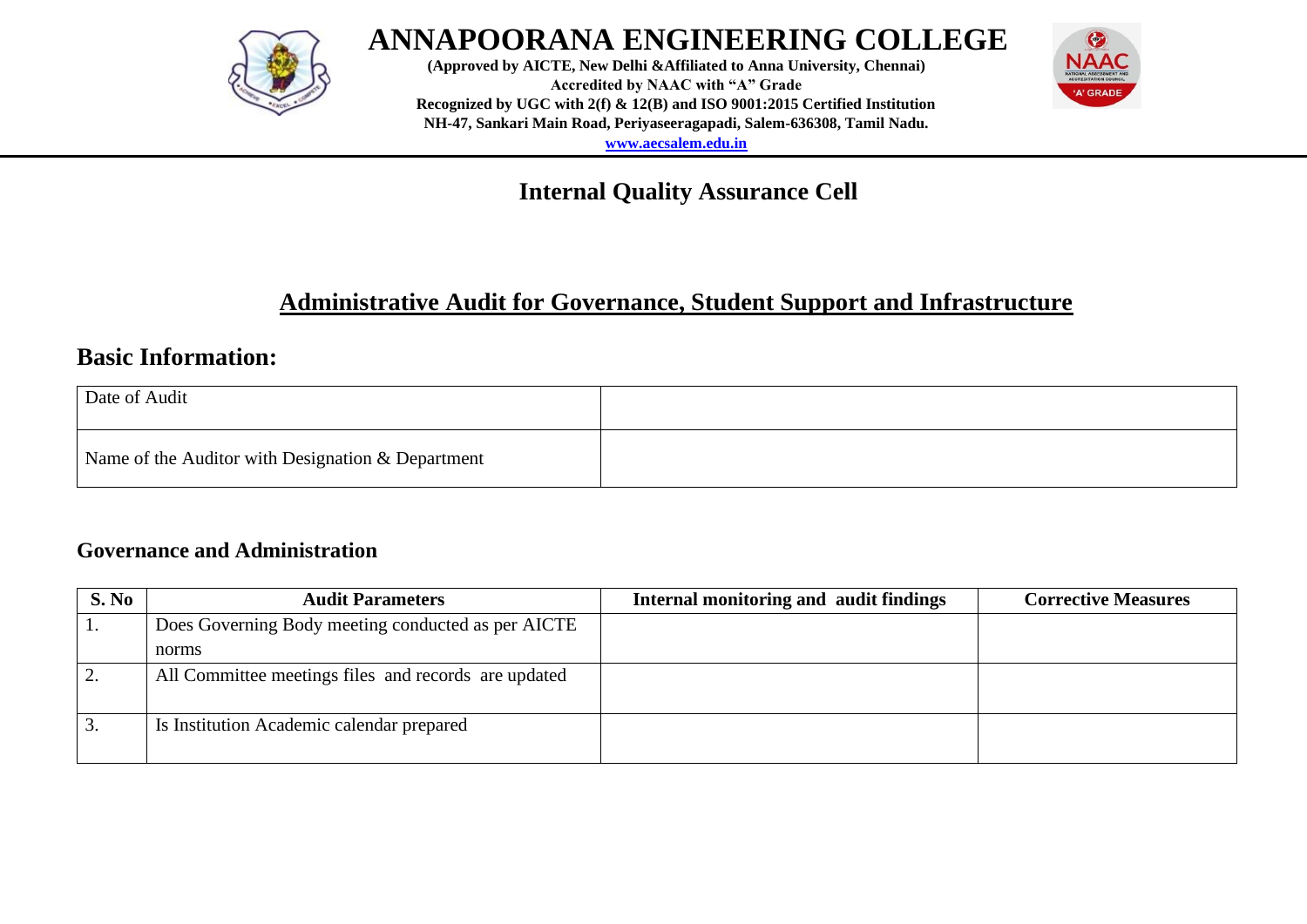

**(Approved by AICTE, New Delhi &Affiliated to Anna University, Chennai)**

**Accredited by NAAC with "A" Grade**



**Recognized by UGC with 2(f) & 12(B) and ISO 9001:2015 Certified Institution**

**NH-47, Sankari Main Road, Periyaseeragapadi, Salem-636308, Tamil Nadu.**

**[www.aecsalem.edu.in](http://www.aecsalem.edu.in/)**

| $\overline{4}$ . | Is Budget prepared within the stipulated period                       |  |
|------------------|-----------------------------------------------------------------------|--|
| 5.               | No. of Conferences organized (College Level)                          |  |
| 6.               | No of FDP organized                                                   |  |
| 7.               | Training programs conducted for technical and admin<br>Staff          |  |
| 8.               | Hostel Grievance Redressal Mechanism                                  |  |
| 9.               | Frequency of IQAC Quality audit                                       |  |
| 10.              | External Audit by Quality Certification Agencies (ISO,<br>NAAC, NBA,) |  |
| 11.              | Social Activities, Programs conducted organized by NSS                |  |

#### **Student Support System and Progression**

| S. No   | <b>Audit Parameters</b>                                 | Internal monitoring and audit findings | <b>Corrective Measures</b> |
|---------|---------------------------------------------------------|----------------------------------------|----------------------------|
| $\perp$ | No. of students benefitted by Institutional Scholarship |                                        |                            |
| 1.3.    | No. of students benefitted by Government Scholarship    |                                        |                            |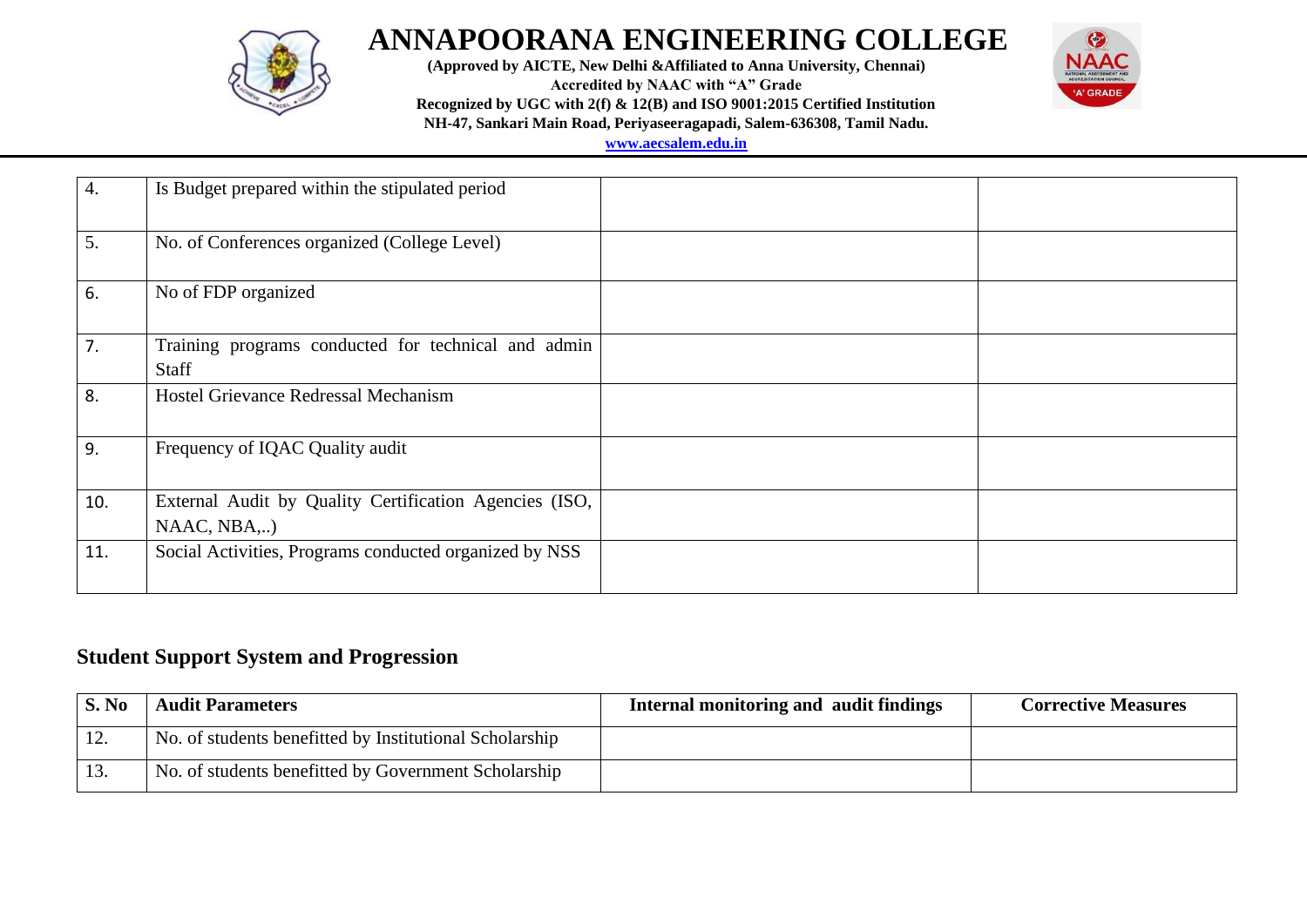

**(Approved by AICTE, New Delhi &Affiliated to Anna University, Chennai)**

**Accredited by NAAC with "A" Grade**



**Recognized by UGC with 2(f) & 12(B) and ISO 9001:2015 Certified Institution**

**NH-47, Sankari Main Road, Periyaseeragapadi, Salem-636308, Tamil Nadu.**

**[www.aecsalem.edu.in](http://www.aecsalem.edu.in/)**

| 14. | <b>Overall Placement Percentage</b>                         |  |
|-----|-------------------------------------------------------------|--|
| 15. | Training for Competitive Exams (GATE, TNPSC, UPSC,<br>$SSC$ |  |
| 16. | Frequency of conducting Alumni meet and contribution        |  |
| 17. | No. of Sports activity conducted                            |  |
| 18. | No. of Cultural Activities Conducted                        |  |

### **General**

| S.<br>N <sub>0</sub> | <b>Audit Parameters</b>                         | Internal monitoring and audit findings | <b>Corrective Measures</b> |
|----------------------|-------------------------------------------------|----------------------------------------|----------------------------|
|                      |                                                 |                                        |                            |
| 19.                  | Utilisation of Language skill Lab               |                                        |                            |
| 20.                  | Utilisation of Computer Centre                  |                                        |                            |
| 21.                  | Maintenance of Internet and Wi-fi facility      |                                        |                            |
| 22.                  | <b>Hostel Grievances record</b>                 |                                        |                            |
| 23.                  | Utilisation of Sports/Gym/Yoga Center, etc      |                                        |                            |
| 24.                  | Is Maintenance register of RO Plant maintained  |                                        |                            |
| 25.                  | Fire Extinguisher validity is with in the range |                                        |                            |
| 26.                  | <b>Campus Maintenance and Cleanliness</b>       |                                        |                            |